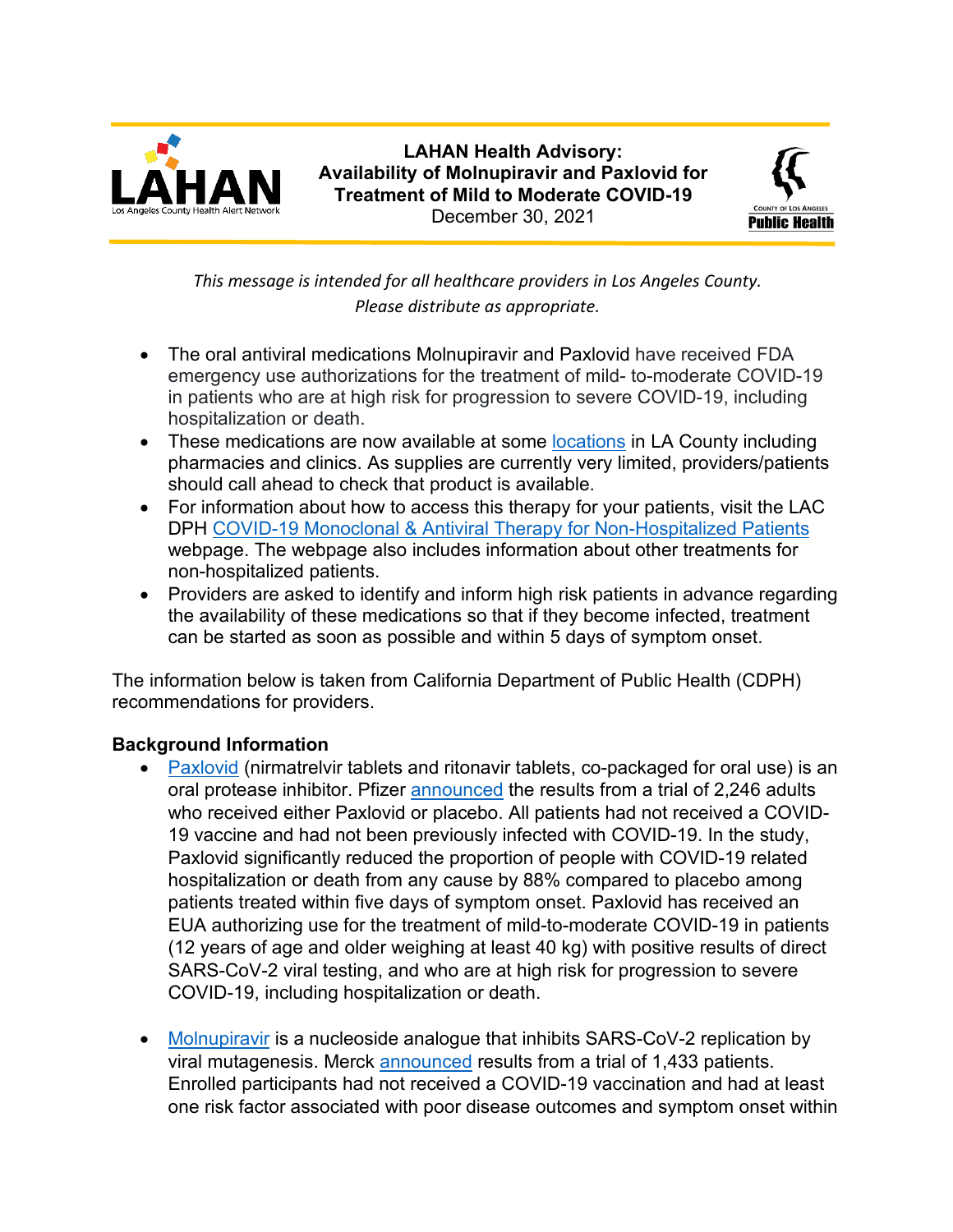five days prior to study enrollment. The risk of hospitalization for any cause or death through day 29 was lower with Molnupiravir (6.8%) than with placebo (9.7%), for a relative risk reduction of 30%. Molnupiravir is authorized for treatment of mild-to-moderate COVID-19 in adults with positive results of direct SARS-CoV-2 viral testing who are at high risk for progressing to severe COVID-19, including hospitalization or death, and for whom alternative COVID-19 treatment options authorized by FDA are not accessible or clinically appropriate.

## **Instructions to Providers**

Both oral antivirals may only be prescribed for an individual patient by physicians, advanced practice registered nurses, and physician assistants that are licensed or authorized under state law to prescribe drugs in the therapeutic class to which Paxlovid and Molnupiravir belong (i.e., anti-infectives).

Providers should carefully review the fact sheet for healthcare providers (available both for [Paxlovid](https://www.fda.gov/media/155050/download) and [Molnupiravir\)](https://www.fda.gov/media/155054/download) before prescribing either medication to ensure that the patient's condition warrants treatment, that there are no drug interactions, and that there are no contraindications to therapy.

The use of Molnupiravir is not recommended during pregnancy. Advise individuals of childbearing potential to use effective contraception correctly and consistently, as applicable, for the duration of treatment as described in the FDA fact sheets. Paxlovid may lead to a risk of HIV-1 developing resistance to HIV protease inhibitors in individuals with uncontrolled or undiagnosed HIV-1 infection.

Unfortunately, supply of both oral antivirals is expected to be limited. Providers should communicate with pharmacies to ensure that supply exists before sending patients to pick up prescriptions.

Patients meeting the below criteria may be eligible for treatment with Paxlovid or Molnupiravir:

- Patients who are *symptomatic* with mild to moderate COVID-19 AND
- Have positive results of direct SARS-CoV-2 viral testing AND
- Are at *high risk* for progressing to severe COVID-19 and/or hospitalization

The [definition](https://www.covid19treatmentguidelines.nih.gov/overview/clinical-spectrum/) of mild and moderate disease and defined by NIH is below:

- *Mild Illness:* Individuals who have any of the various signs and symptoms of COVID-19 (e.g., fever, cough, sore throat, malaise, headache, muscle pain, nausea, vomiting, diarrhea, loss of taste and smell) but who do not have shortness of breath, dyspnea, or abnormal chest imaging.
- *Moderate Illness:* Individuals who show evidence of lower respiratory disease during clinical assessment or imaging and who have an oxygen saturation  $(SpO<sub>2</sub>)$ ≥94% on room air at sea level.